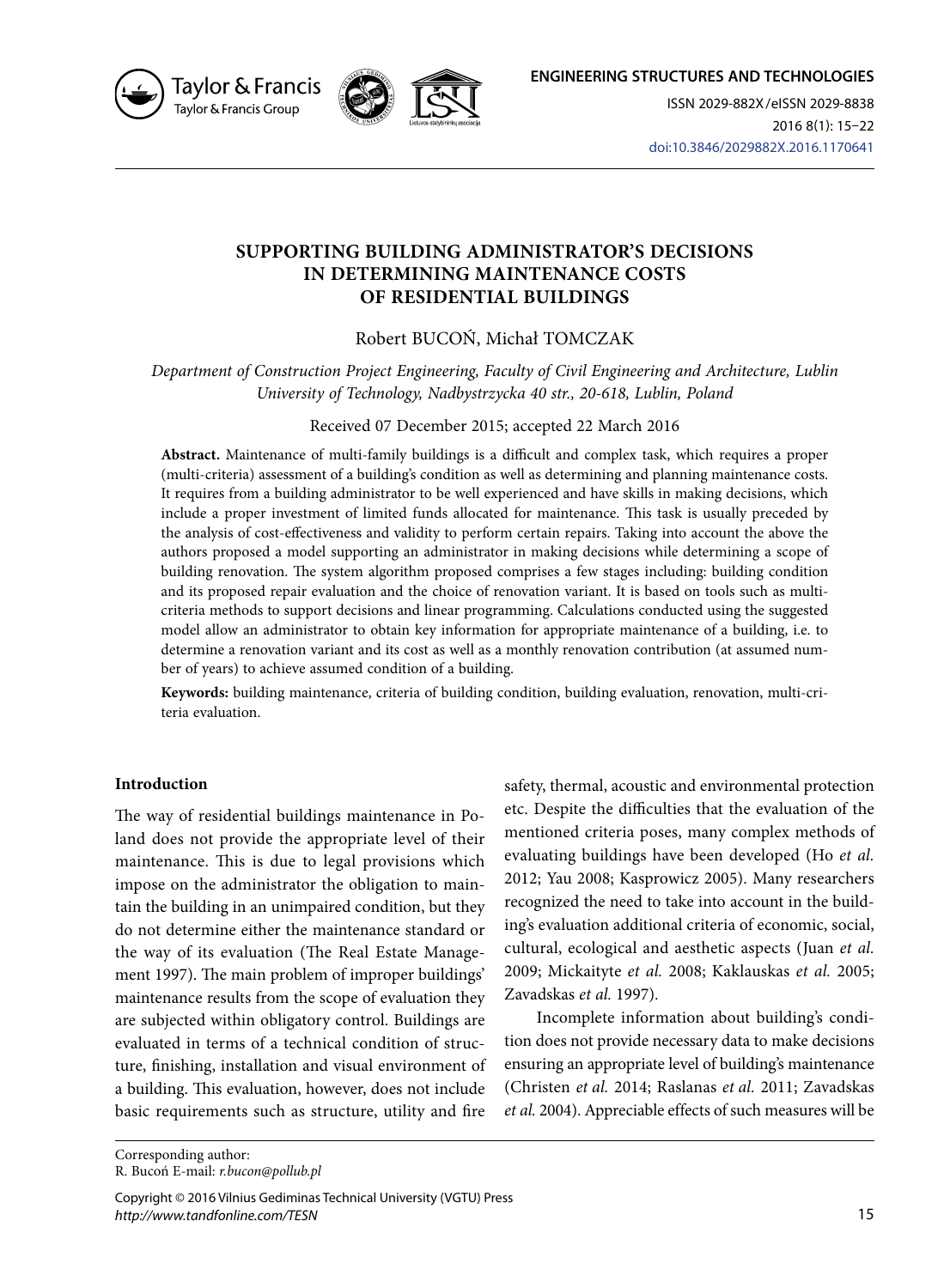visible after some time negligence, which will adversely affect the utility and market value of buildings (Bucoń, Sobotka 2015). The basic task for improving the quality of buildings' maintenance is complex evaluation of a building's condition. For this purpose various methods are used including multi-criteria support decision making support known in the literature as MADM (*Multiple Criteria Decision Making*) (Perng *et al.* 2007; Kaklauskas *et al.* 2005; Zavadskas *et al.* 1997) and others, ie. LEED, BREAM, CASBEE, etc. (Alchimovienė, Raslanas; Reed *et al.* 2011; Roderick *et al.* 2009). Another important factor influencing the quality of maintenance is the way of building's maintenance, which involves such criteria evaluation as the rights and responsibilities of administrator, record keeping, planning current activities (e.g. cleaning), emergency preparedness, financial plans (planned and unplanned expenditures) (Ho *et al.* 2012, 2008; Yau *et al.* 2008).

A key objective of a maintenance process of residential buildings is both providing funds for expenditures related to repairs and planning their spending (Lin, Pan 2014; Christen *et al.* 2014; Raslanas *et al.*  2011; Rosenfiels, Shohet 1999). The main source of the budget which covers repairs in a building are contributions for so – called renovation fund. The problems related to the determination of the amount of the budget providing the appropriate level of maintenance of a building, as well as the optimal allocation of financial resources for renovation, are the subject of many scientific studies. In the literature there are many methods proposed to solve these problems. They are based, among others, on expert systems and artificial intelligence (Juan *et al.* 2009; Perng *et al.* 2007; Bucoń, Sobotka 2015). Many other comprehensive tools to determine the renovation cost, renovation scenarios evaluation are suggested to ensure a proper level of

buildings' maintenance. TOBUS (*European diagnostics and decision-making Tool for Office Building Upgrading Solutions*) developed by Caccavelli and Gugerli (2002) for evaluating office buildings, XENIOS by Dascalaki and Balaras (2004) for hotels and EPIQR (*Energy Performance and Indoor Quality Retrofit*) developed by Kolokotsa *et al.* (2009) for residential buildings are the examples.

Recognition and analysis of methods and models proposed in the literature concerning the management of buildings' maintenance formed the basis the authors' study to develop an original method , whose task is to identify the most favourable renovation variant taking into account the limitations of funds availability. The solution suggested by the authors include the extensive evaluation of building's condition, the evaluation of proposed repairs and their selection based on two assumptions. The first assumes that for specific amount of budget, a repair variant with the highest increase of a building's condition is sought. The second one involves achieving the cheapest solutions to get assumed value of building's condition or individual criteria. Additionally, the model allows to determine the amount of repair contribution, to achieve a particular condition of a building assuming different accounting periods. It is possible due to the choice of appropriate amount of renovation contribution tailored to financial resources of residents.

### **1. The description of a suggested method**

The suggested model consists of five crucial stages demonstrated in Figure 1. The first one involves extended evaluation of building's condition according to adopted criteria. The next stage is assessing proposed repairs that can be made using a variety of technologies and materials. The third one is determining the most



Fig.1. Stages of the proposed method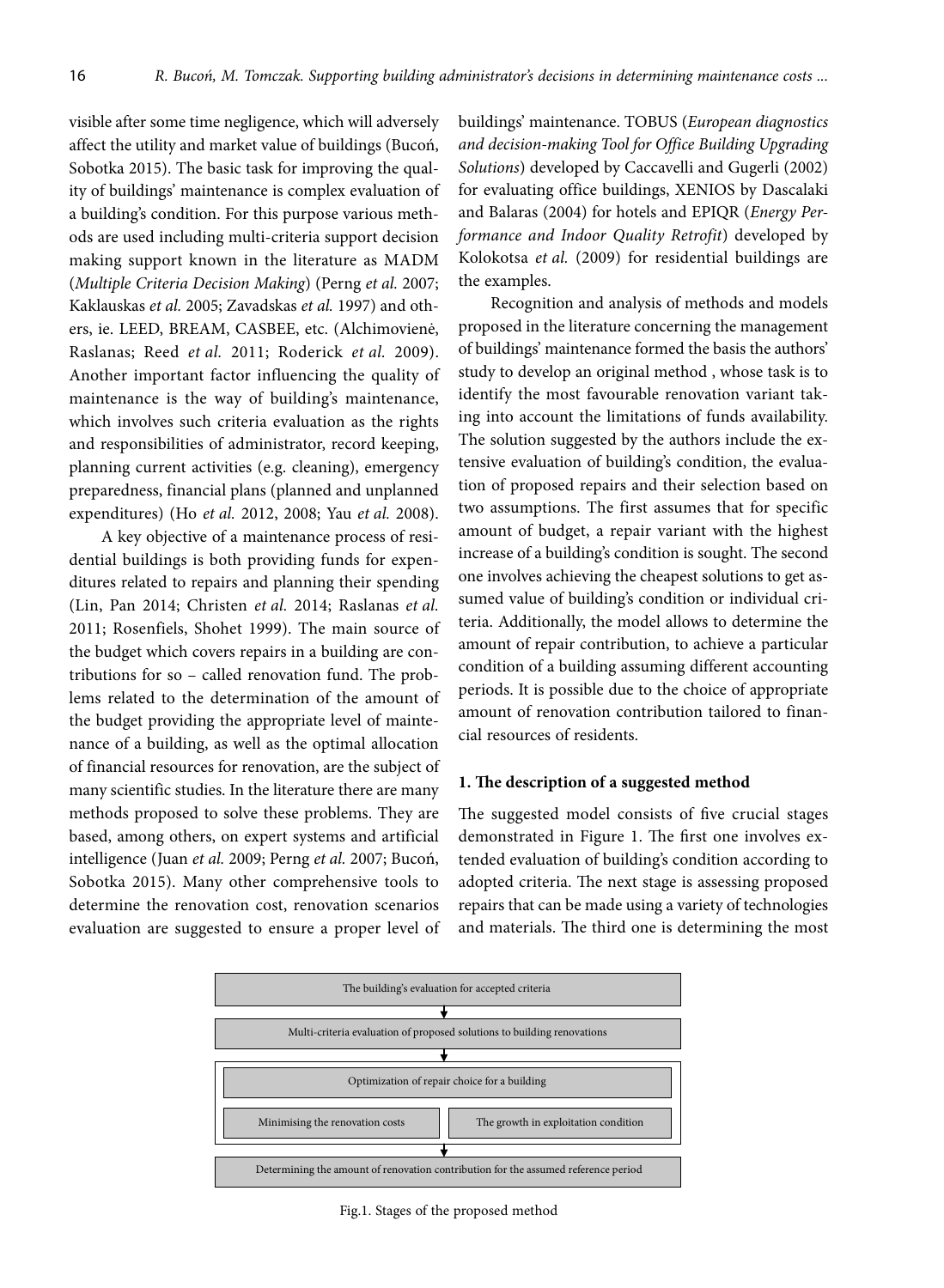favorable repair variant for the adopted optimization criteria. The last stage is to determining the amount of monthly contribution for the so-called renovation fund, for the assumed reference period.

The detailed description of particular stages of a developed approach together with the description of applied computational methods are set out in sections 1.1–1.3.

### **1.1. The building's evaluation for assumed criteria**

For the evaluation of criteria  $o_k$ , the 'weighted average' method was applied (1), in which particular *i*-th elements, having the impact on *k*-th criterion, are assessed with the use of a five-step scale of linguistic evaluations, i.e.: very good VG (5 pt), good G (4 pt), average A (3 pt), bad B (2 pt), very bad VB (1 pt), not evaluated N. The intermediate evaluations can also be applied, i.e.: VG/G (4.5 pt), G/A (3.5 pt), A/B (2.5 pt), B/VB (1.5 pt).

$$
O_k = \sum_{i=1}^{n} w_{ik} \cdot O_{ik}, \quad \forall k = 1, 2, ..., q,
$$
 (1)

where:  $w_{ik}$ ,  $o_{ik}$  – respectively weight and evaluation of *i*-th element for *k*-th criterion, *n* – the number of assessed elements for every criterion.

## **1.2. Multi-criteria evaluation of building renovations**

The evaluation of building elements with the use of linguistic expressions provides the basis for determining necessary renovation works, i.e. repairs. The suggested repairs can affect the improvement of assumed criteria  $p_{ii}$  to a varying degree. They can be carried out in many different ways, so-called variants, each of which shows different solution in terms of applied materials, technology and costs of performance. The growth estimation of *j*-th variant of *i*-th renovation, in reference to the each of adopted *k*-th criteria, is conducted according to the equation (2):

$$
p_{ijk} = (O_i - O_{ik}) \cdot \frac{O_{ij}}{O_j} \cdot w_{ik}, \quad \forall i = 1, 2, ..., n,
$$
  

$$
\forall j = 1, 2, ..., m, \quad \forall k = 1, 2, ..., q,
$$
 (2)

where:  $o_{ijk}$  – the impact of*j*-th repair on the improvement of the condition of *i*-th element, adopted to the assessment of *k*-th criterion, which is assessed with the use of the following linguistic expressions, i.e.: very big (VB), big (B), average (A), little (L), very little (VL). The values are assigned to each of them respectively:

5, 4, 2, 2, 1 [pt]*.* It is also possible to use the intermediate evaluations: VB/B, B/VB, B/A, A/L, L/VL. In the case when the performed repair contributes to the improvement of the evaluation of criterion, the values of numbers are positive, and in the other case they are negative.

For every *j*-th variant of *i*-th repair, the value growth of building's condition  $r_{ii}$  is calculated. This is a weighted average of the value growth  $p_{ijk}$ , for each of six adopted criteria:

$$
r_{ij} = \sum_{k=1}^{q} p_{ijk} \cdot w_k, \quad \forall i = 1, 2, ..., n, \quad \forall j = 1, 2, ..., m, \quad (3)
$$

where:  $w_k$  – weight *k*-th criterion.

### **1.3. The selection of repairs in a building and determination of the amount of renovation contribution**

The scope of suggested repairs in a building cannot usually be included in full in the renovation plan, as it exceeds available financial resources which are at administrator's disposal for the renovation purposes. In such a case, the most favorable scope of renovation is sought, among the set of suggested ones  $V = (v_{11}, v_{12}, ..., v_{nm})$ . Two concepts of optimization model were developed in order to solve this problem. In the case of the first variant of a model, the solution which can bring the largest increase of condition of a building is sought, expressed using index *S*, at the budget amount B, being the sum of contributions for a renovation fund *s*. The evaluation of solution *S* is conducted on the basis of the equation (6). The search for the best solution is defined by the objective function (4). The solution is the set of renovation variants *V* whose cost *C* cannot exceed the financial resources being at the disposal within budget *B* of financial resources, which is provided in the equation (5). The mathematical model of the described concept is provided in the following way:

$$
\max z:z = S;\tag{4}
$$

$$
C \leq B; \tag{5}
$$

$$
S = \sum_{k=1}^{q} O_k \cdot w_k + \sum_{i=1}^{n} \sum_{j=1}^{m} \sum_{h=1}^{t} r_{ij} \cdot x_h; \tag{6}
$$

$$
\sum_{h=1}^{t} x_h = 1, \quad x_h \in \{0, 1\} \quad h = 1, 2, \dots, t \tag{7}
$$

 $x_h = \begin{cases} 1, & \text{when renovation in } j\text{-th variant of } i\text{-th element,} \\ 0, & \text{in the opposite case.} \end{cases}$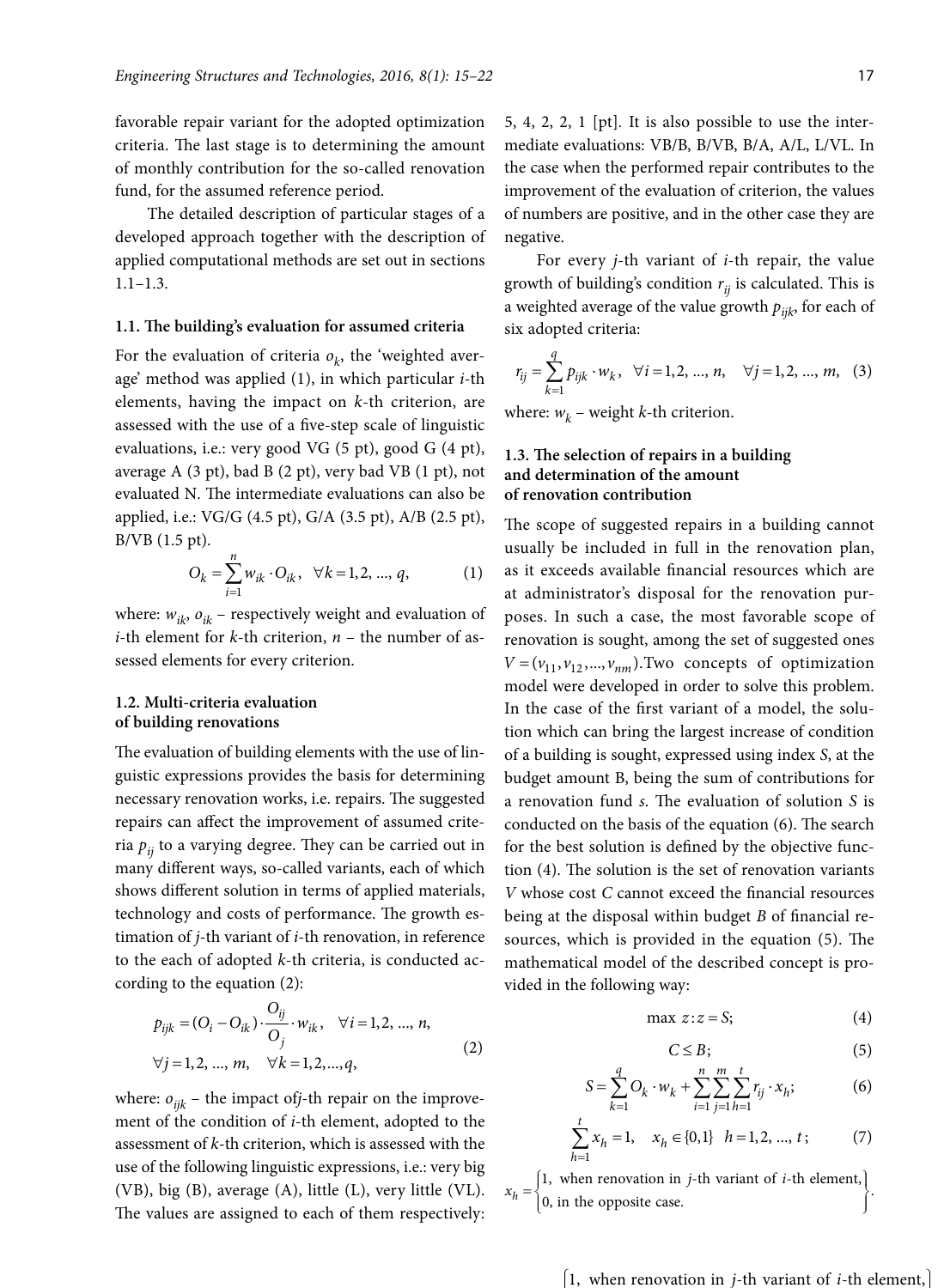In the second variant of a model, it was assumed that the lowest cost of renovation *C* is sought to obtain the adopted value of building condition index *Q*. In order to achieve this, the equation of objective function (4) was replaced by the equation (8):

$$
\min z : z = C; \tag{8}
$$

$$
S \ge Q. \tag{9}
$$

The solution to the second variant of a model is finding the most favorable scope of renovation for the assumed evaluation values of each criterion  $U_k$ , which is provided in the form of a condition (10):

$$
U_k \ge K_k; \tag{10}
$$

$$
K_k = O_k + \sum_{i=1}^{n} \sum_{j=1}^{m} \sum_{h=1}^{t} p_{ijk} \cdot x_h,
$$
 (11)

where: *S* – building condition index, *C* – costs of renovation,  $B$  – renovation budget of a building,  $h_k$  – binary variable,  $p_{ijk}$  – growth of *j*-th variant of *i*-th renovation for *k*-th criterion.

The final stage of a model, for the calculated amounts of repair *C*, is determining the amount of renovation contribution *s*(*l*), for the *l*-th referential period expressed in years. Its estimation is performed for the estimated costs *C* of selected renovation variant. The estimation also requires the knowledge of usable area of a building *P.* The calculations are conducted in accordance with the equation (12):

$$
s(l) = \frac{C}{P \cdot l \cdot 12} \left[ \frac{PLN}{m^2 \cdot month} \right].
$$
 (12)

#### **Calculation example**

The six-storey multi-dwelling residential building was adopted to the analysis, which was made in prefabri-

cated technology whose usable area is  $P = 4000$  m<sup>2</sup>. The assessment of its condition was carried out on the basis of six criteria:  $k_1$  – construction safety,  $k_2$  – energy savings,  $k_3$  – protection against noise,  $k_4$  – hygiene conditions,  $k_5$  – fire safety,  $k_6$  – building appearance. Each of the criteria is assigned a particular scope of elements (column 2 of Table 1), which is evaluated with the use of linguistic expressions – see section 1.1. The estimation of weighted average of evaluation of every criterion  $O_k$  in accordance with the equation (1) required the calculation of the weights values *wik* adopted to the assessment of the elements. In order to achieve this, the pseudo-fuzzy scale method (Bucoń, Sobotka 2015) was applied. The outcomes of the evaluations and the calculations of analyzed building are presented in Table 1.

On the basis of the performed evaluation of the condition of elements  $O_{ik}$  for each of the six criteria, the scope of renovation was proposed which covers seven repair works that can be conducted in many different ways. The total number of all the proposed renovation variants is 19. Each of them was subjected to the assessment with the use of linguistic expressions described in section 1.2. The estimation of their growth or loss of values, in relation to each of *k*-th criteria, was performed on the basis of the equation (2). The results of calculations are shown in Table 2.

The calculation of the value of building condition index (1.96 pt) and the value of its growth  $r_{ii}$  required determining the relevance  $w_k$  of the assumed criteria. The application of the fuzzy extension of method AHP (Jaśkowski *et al.* 2010) allowed obtaining the following values of weights:  $w_1 = 0.29$ ,  $w_2 = 0.24$ ,  $w_3 = 0.09$ ,  $w_4 =$ 0.11,  $w_5 = 0.14$ ,  $w_6 = 0.13$ . The outcomes of calculations are presented in Table 2.

|   |                       | Element evaluation $O_{ik}$ / element weight $w_{ik}$ |              |     |          |       |              |                |      |     |      |       |      |
|---|-----------------------|-------------------------------------------------------|--------------|-----|----------|-------|--------------|----------------|------|-----|------|-------|------|
|   | Element               | Number of $k$ -th criterion                           |              |     |          |       |              |                |      |     |      |       |      |
|   | name                  |                                                       |              | 2   |          | 3     |              | $\overline{4}$ |      | 5   |      | 6     |      |
|   | Walls                 | B                                                     | 0.28         | VВ  | 0.36     | A/B   | 0.41         | VB             | 0.25 | G/A | 0.24 | VB    | 0.25 |
| 2 | Roofs                 | A/B                                                   | 0.18         | B   | 0.18     | A     | 0.23         | VВ             | 0.16 | A   | 0.19 | B/VB  | 0.09 |
| 3 | <b>Balconies</b>      | <b>VB</b>                                             | 0.20         | A/B | 0.04     | N     | $\theta$     | VВ             | 0.12 | A/B | 0.07 | B     | 0.15 |
| 4 | External woodwork     | N                                                     | $\mathbf{0}$ | VB  | 0.21     | B     | 0.27         | VB             | 0.17 | A/B | 0.19 | B     | 0.17 |
| 5 | Basement ceiling      | A                                                     | 0.12         | VB  | 0.13     | B     | 0.09         | A/B            | 0.08 | A   | 0.13 | A/B   | 0.06 |
| 6 | Stairway stairs       | A                                                     | 0.08         | N   | $\Omega$ | N     | $\theta$     | A              | 0.07 | A   | 0.11 | B     | 0.19 |
| 7 | Basement walls        | A/B                                                   | 0.14         | A/B | 0.08     | N     | $\mathbf{0}$ | VВ             | 0.15 | A   | 0.07 | B     | 0.09 |
|   | Evaluation $O_k$ [pt] |                                                       | 2.16         |     | 1.36     | 2.435 |              |                | 1.26 |     | 2.99 | 1.735 |      |

Table 1. The evaluation of adopted building criteria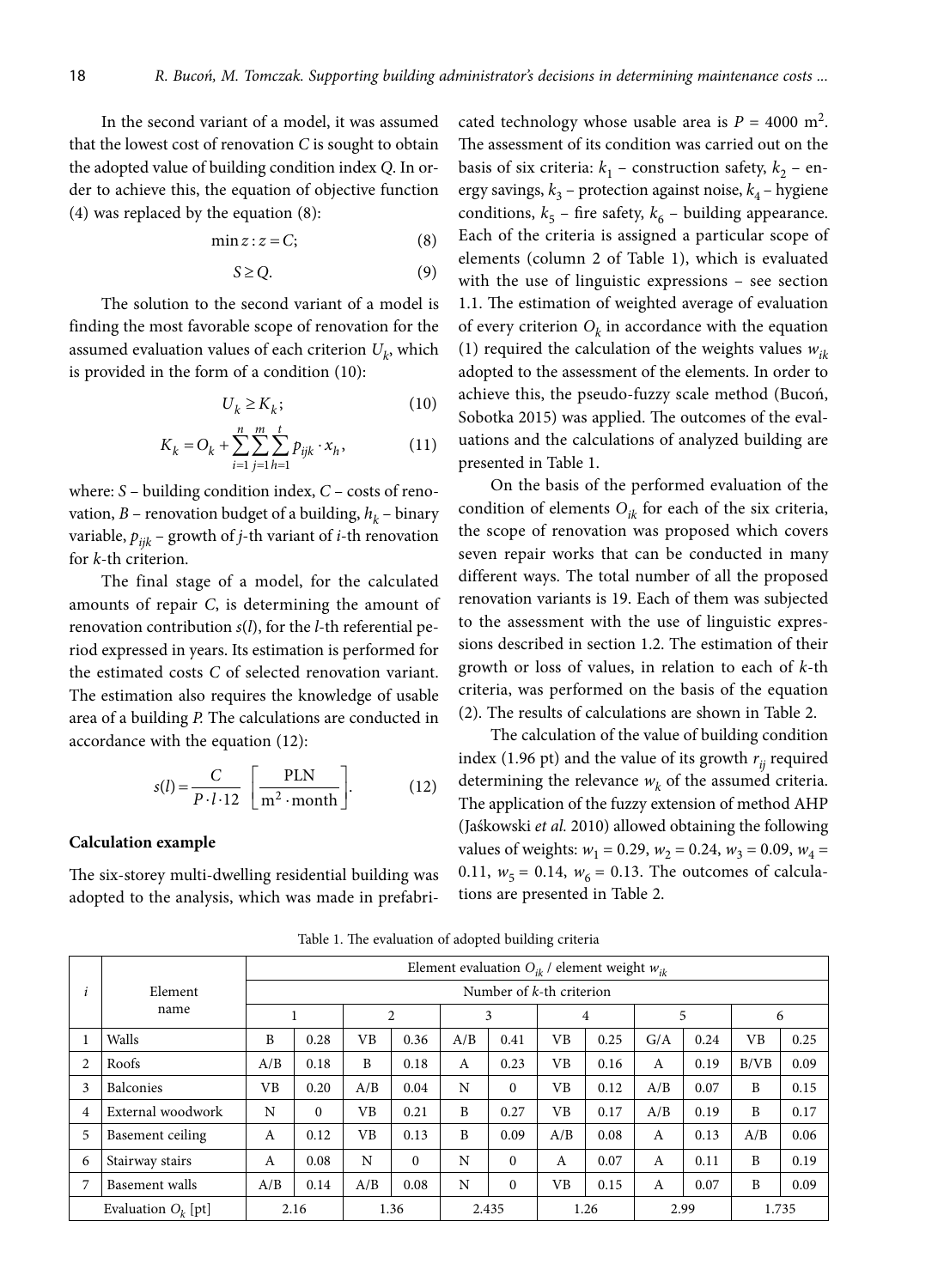| Number<br>of element |                      |                          | Description and number                                                           |                  |                        |                  |                |                                  |              |       |         |
|----------------------|----------------------|--------------------------|----------------------------------------------------------------------------------|------------------|------------------------|------------------|----------------|----------------------------------|--------------|-------|---------|
| renovation i         |                      |                          | of renovation variant j                                                          |                  | $k$ - criterion number | $r_{ij}$<br>[pt] | C<br>[PLN]     |                                  |              |       |         |
|                      |                      |                          |                                                                                  | $\mathbf{1}$     | $\overline{2}$         | 3                | $\overline{4}$ | 5<br>6<br>0.6<br>$-0.288$<br>0.8 |              |       |         |
|                      | External             | 1                        | Wall renovation, insulation<br>(styrofoam), thin<br>coat plaster                 | 0.672            | 1.44                   | 0.615            |                |                                  |              | 0.726 | 380 000 |
| $\mathbf{1}$         | walls<br>(facade)    | $\overline{\mathcal{L}}$ | Wall renovation, insulation<br>(wool), thin coat plaster.                        | 0.672            | 1.44                   | 0.923            | 0.9            | 0.36                             | 0.8          | 0.877 | 410 000 |
|                      |                      | $\overline{3}$           | Wall renovation, insulation<br>(wool), dry lining                                | 0.672            | 1.44                   | 0.923            | 0.9            | 0.36                             | $\mathbf{1}$ | 0.903 | 480 000 |
|                      |                      | 1                        | renovation, cover replacement,<br>insulation (wool)                              | 0.36             | 0.54                   | 0.414            | 0.576          | 0.38                             | 0.252        | 0.421 | 123 300 |
| $\overline{2}$       | Roof                 | $\overline{2}$           | renovation, cover replacement,<br>insulation (styrofoam)                         | 0.36             | 0.54                   | 0.276            | 0.512          | $-0.304$                         | 0.252        | 0.305 | 114 500 |
|                      |                      | 3                        | renovation, cover replacement                                                    | 0.36             | $\mathbf{0}$           | $\mathbf 0$      | 0.384          | $\boldsymbol{0}$                 | 0.252        | 0.179 | 85 600  |
|                      |                      | $\overline{4}$           | renovation, cover replacement-<br>(sprayfoam)                                    | 0.36             | 0.216                  | 0.184            | 0.384          | $-0.304$                         | 0.189        | 0.197 | 76 100  |
|                      |                      | $\mathbf{1}$             | Renovation of board and plaster                                                  | 0.64             | $\mathbf{0}$           | $\mathbf{0}$     | 0.288          | $\boldsymbol{0}$                 | 0.27         | 0.252 | 34 331  |
| 3                    | Balconies            | $\overline{2}$           | renovation, thermal insulation,<br>implementation of board cladding              | 0.64             | 0.04                   | $\mathbf{0}$     | 0.384          | $\overline{0}$                   | 0.315        | 0.278 | 177 716 |
|                      |                      | 3                        | As above, replacement of balustrades                                             | 0.64             | 0.04                   | $\Omega$         | 0.384          | $\theta$                         | 0.36         | 0.284 | 207 403 |
|                      | $\mathbf{1}$         |                          | renovation, painting                                                             | $\boldsymbol{0}$ | 0.168                  | 0.162            | 0.136          | $\boldsymbol{0}$                 | 0.102        | 0.083 | 25 000  |
| $\overline{4}$       | External<br>woodwork | $\overline{2}$           | replacement (woodwork)                                                           | $\boldsymbol{0}$ | 0.84                   | 0.81             | 0.68           | $\mathbf{0}$                     | 0.51         | 0.416 | 170 000 |
|                      |                      | 3                        | replacement (PCV joinery)                                                        | $\theta$         | 0.84                   | 0.81             | 0.68           | $-0.38$                          | 0.51         | 0.362 | 145 000 |
| 5                    | Basement             | 1                        | insulation (wool)                                                                | $\Omega$         | 0.52                   | 0.27             | 0.2            | 0.26                             | 0.15         | 0.227 | 82 680  |
|                      | ceiling              | $\overline{2}$           | insulation (styrofoam)                                                           | $\mathbf{0}$     | 0.52                   | 0.27             | 0.2            | $-0.208$                         | 0.15         | 0.161 | 93 480  |
| 6                    | Internal             | $\mathbf{1}$             | Renovation of cladding, plaster,<br>balustrades                                  | $\mathbf{0}$     | $\mathbf{0}$           | $\mathbf{0}$     | 0.084          | $\boldsymbol{0}$                 | 0.285        | 0.046 | 30 783  |
|                      | stairs               | $\overline{2}$           | Replacement of cladding, plaster,<br>balustrades                                 | $\mathbf{0}$     | $\mathbf{0}$           | $\mathbf{0}$     | 0.14           | $\overline{0}$                   | 0.57         | 0.090 | 86 842  |
|                      |                      | $\mathbf{1}$             | Replacement of damp-proof<br>insulation                                          | 0.28             | $\Omega$               | $\Omega$         | 0.48           | $\theta$                         | 0.216        | 0.162 | 76 430  |
| $\overline{7}$       | Basement<br>walls    | $\overline{2}$           | Replacement of damp-proof<br>insulation, implementation<br>of thermal insulation | 0.35             | 0.12                   | $\Omega$         | 0.6            | $\mathbf{0}$                     | 0.27         | 0.231 | 94 510  |

Table 2. The evaluation of growth or loss of values of criteria for the proposed variants of building renovation

Subsequently, the calculations were conducted in accordance with section 1.3. The first variant of the optimization model was used to select the most favorable scope of renovation, which will ensure achieving the growth of building condition index *S* while limiting the amount of budget  $B = (100, 200, ..., 1300)$ thousand PLN). The values of evaluations, achieved by particular criteria, were also calculated. The outcomes are shown in Table 3.

The next task, to the solution of which the second variant of a model was applied, concerns the search for the most favorable scope of renovation that at

the lowest cost of performance enables the achievement of assumed values of building condition *Q*. The calculations were conducted for the assumed values  $Q = \{2.5, 3.0, ..., 4.5\}$  pt. The outcomes are shown in Table 4.

While applying the second variant of a model, more detailed calculations were also performed. Their aim was to find the most favorable renovation variant of a building to obtain the assumed values of evaluations of each of *k*-th criteria, adopting the lowest cost of renovation performance *C* as the optimization criterion.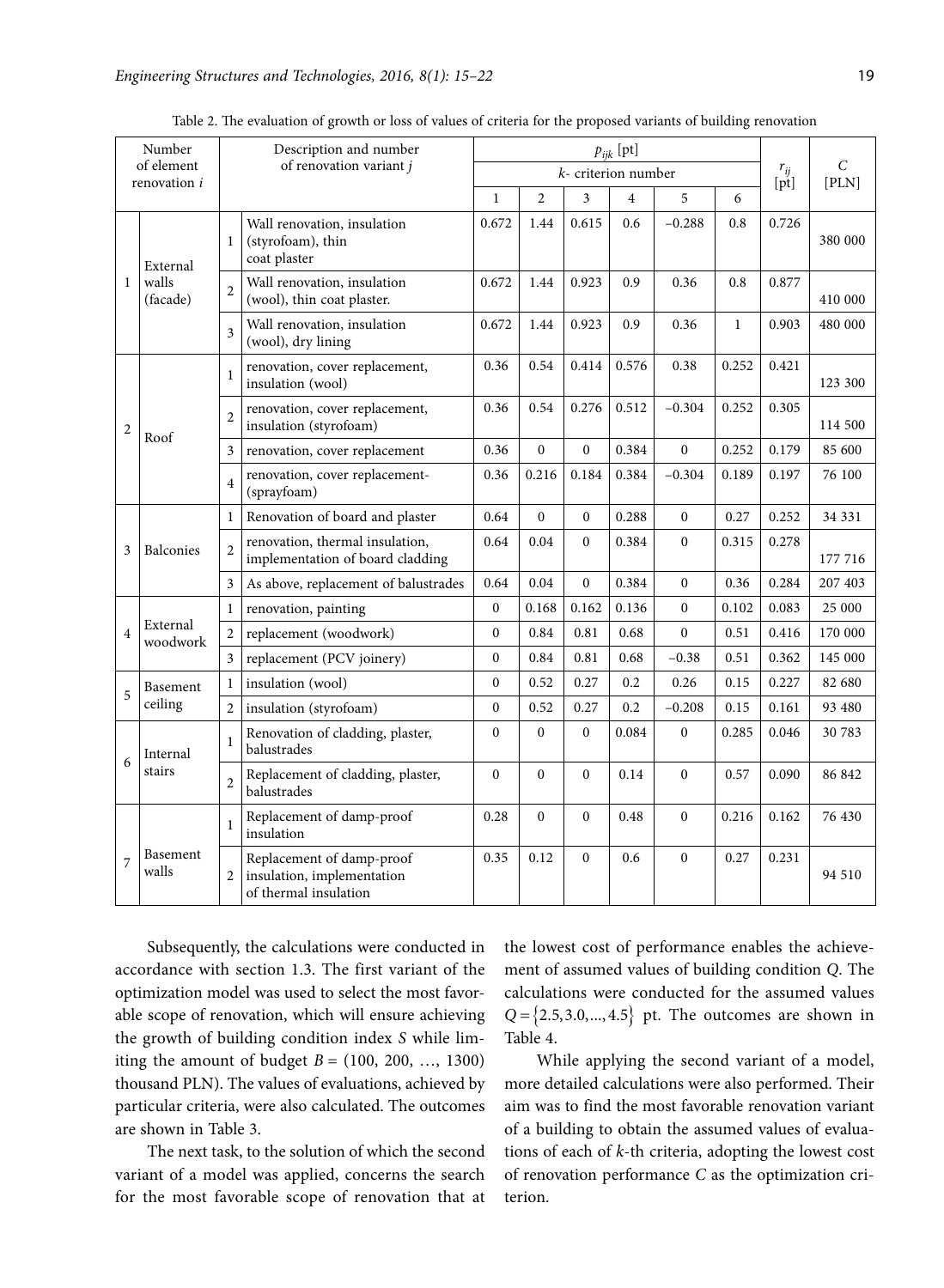|                           |                        | S<br>[pt] |      |      |                          | $K_k$ [pt] |                                |      |                                                       |
|---------------------------|------------------------|-----------|------|------|--------------------------|------------|--------------------------------|------|-------------------------------------------------------|
| $\boldsymbol{B}$<br>[PLN] | $\mathcal{C}$<br>[PLN] |           |      |      | $k$ -th criterion number |            | Renovation variant<br>$v_{ij}$ |      |                                                       |
|                           |                        |           | 1    | 2    | 3                        | 4          | 5                              | 6    |                                                       |
| 100000                    | 901 14                 | 2.34      | 2.8  | 1.53 | 2.6                      | 1.77       | 2.99                           | 2.4  | 3/1,4/1,6/1                                           |
| 200000                    | 182 631                | 2.71      | 3.16 | 2.07 | 3.02                     | 2.26       | 3.37                           | 2.36 | 2/1,3/1,4/1                                           |
| 300000                    | 296 094                | 2.99      | 3.16 | 2.59 | 3.29                     | 2.54       | 3.63                           | 2.80 | 2/1,3/1,4/1,5/1,6/1                                   |
| 400000                    | 397 141                | 3.22      | 3.51 | 2.86 | 3.66                     | 3.40       | 2.99                           | 3.04 | 2/1,3/1,4/3,7/2                                       |
| 500000                    | 479 821                | 3.45      | 3.51 | 3.38 | 3.93                     | 3.60       | 3.25                           | 3.19 | 2/1,3/1,4/3,5/1,7/2                                   |
| 600000                    | 591 663                | 3.59      | 3.51 | 3.38 | 3.93                     | 3.74       | 3.63                           | 3.76 | 2/1,3/1,4/2,5/1,6/2,7/2                               |
| 700000                    | 687141                 | 3.82      | 4.18 | 3.63 | 3.94                     | 3.76       | 3.73                           | 3.43 | 1/2,2/1,3/1,4/1,7/2                                   |
| 800000                    | 795 311                | 4.10      | 3.83 | 4.7  | 4.86                     | 3.9        | 3.61                           | 3.72 | 1/2,2/1,3/1,4/3,5/1                                   |
| 900000                    | 889 821                | 4.33      | 4.18 | 4.82 | 4.86                     | 4.5        | 3.61                           | 3.99 | $1/2$ , $2/1$ , $3/1$ , $4/3$ , $5/1$ , $7/2$         |
| 1000000                   | 945 604                | 4.43      | 4.18 | 4.82 | 4.86                     | 4.59       | 3.99                           | 4.28 | 1/2,2/1,3/1,4/2,5/1,6/1,7/2                           |
| 1100000                   | 1 071 663              | 4.50      | 4.18 | 4.82 | 4.86                     | 4.64       | 3.99                           | 4.76 | $1/3$ , $2/1$ , $3/1$ , $4/2$ , $5/1$ , $6/2$ , $7/2$ |
| 1300000                   | 1 244 735              | 4.53      | 4.18 | 4.86 | 4.86                     | 4.74       | 3.99                           | 4.85 | $1/3$ , $2/1$ , $3/3$ , $4/2$ , $5/1$ , $6/2$ , $7/2$ |

Table 3. The achieved values of building condition index *S* for the assumed budget amounts *B*.

Table 4. The cost of renovation *C* for the assumed values of building condition  $S \ge Q$ 

|           | S<br>[pt] | C<br>[PLN] |      |                | $K_k$ [pt]                |      |                    |      |                                               |
|-----------|-----------|------------|------|----------------|---------------------------|------|--------------------|------|-----------------------------------------------|
| Q<br>[pt] |           |            |      |                | $k$ - th criterion number |      | Renovation variant |      |                                               |
|           |           |            |      | $\overline{c}$ | 3                         | 4    | 5                  | 6    | $v_{ij}$                                      |
| 2.5       | 2.52      | 142 011    | 2.8  | 2.05           | 2.87                      | 1.88 | 3.25               | 2.26 | 3/1,4/1,5/1                                   |
| 3.0       | 3.02      | 316741     | 3.44 | 2.42           | 3.12                      | 2.80 | 3.63               | 2.63 | 2/1,3/1,5/1,7/1                               |
| 3.5       | 3.50      | 504 821    | 3.51 | 3.38           | 3.93                      | 3.60 | 3.63               | 3.19 | 2/1,3/1,4/2,5/1,7/2                           |
| 4.0       | 4.05      | 769 821    | 4,18 | 4,15           | 4,21                      | 3,96 | 3.99               | 3,58 | $1/2$ , $2/1$ , $3/1$ , $4/1$ , $5/1$ , $7/2$ |
| 4.5       | 4.50      | 1 071 663  | 4.18 | 4.82           | 4.86                      | 4.64 | 3.99               | 4.76 | 1/3,2/1,3/1,4/2,5/1,6/2,7/2                   |

| Table 5. The cost of renovation C for the improvement of criteria value |  |
|-------------------------------------------------------------------------|--|
|-------------------------------------------------------------------------|--|

| $U_k$ [pt]     |      |      |      | $K_k$ [pt]     |      |      | Renovation variant                                    | $\mathcal{C}$ |  |
|----------------|------|------|------|----------------|------|------|-------------------------------------------------------|---------------|--|
| k-th criterion |      | ↑    | 3    | $\overline{4}$ | 5    | 6    | $v_{ij}$                                              | [PLN]         |  |
|                | 4.11 | 3.02 | 3.55 | 3.31           | 3.05 | 3.22 | 1/2, 2/4, 3/1, 7/1                                    | 596 861       |  |
| 1,2            | 4.11 | 4.03 | 3.90 | 3.54           | 3.34 | 3.53 | $1/1$ , $2/1$ , $3/1$ , $4/1$ , $5/1$ , $7/1$         | 721 741       |  |
| 1,2,3          | 4.11 | 4.03 | 4.07 | 3.78           | 3.31 | 3.53 | $1/2$ , $2/2$ , $3/1$ , $4/1$ , $5/1$ , $7/1$         | 742 941       |  |
| 1,2,3,4        | 4.11 | 4.18 | 4.59 | 4.18           | 3.35 | 3.79 | 1/2, 2/1, 3/1, 4/3, 7/1                               | 789 061       |  |
| 1,2,3,4,5      | 4.18 | 4.15 | 4.21 | 4.04           | 3.99 | 3.87 | $1/2$ , $2/1$ , $3/1$ , $4/1$ , $5/1$ , $6/1$ , $7/2$ | 800 604       |  |
| 1,2,3,4,5,6    | 4.18 | 4.15 | 4.21 | 4.10           | 3,99 | 4.15 | $1/2$ , $2/1$ , $3/1$ , $4/1$ , $5/1$ , $6/2$ , $7/2$ | 856 663       |  |

The calculation of the amount of contribution for the so-called renovation fund *s*(*l*) was performed on the basis of the obtained values of the building condition index *S* from Table 4 (for the six highest values). The calculations were conducted on the basis of the Equation (13). The results *s*(*l*) for the particular values of exploitation condition are presented in Table 6. The calculations were performed for nine reference periods *l*, from 4 to 12 years.

The results listed in Table 6 enable the selection of the most appropriate variant to finance the repairs. It defines the monthly amount of contribution of renovation fund, paid by the residents, in the period of nyears, to achieve by the building the assumed value of the building condition index.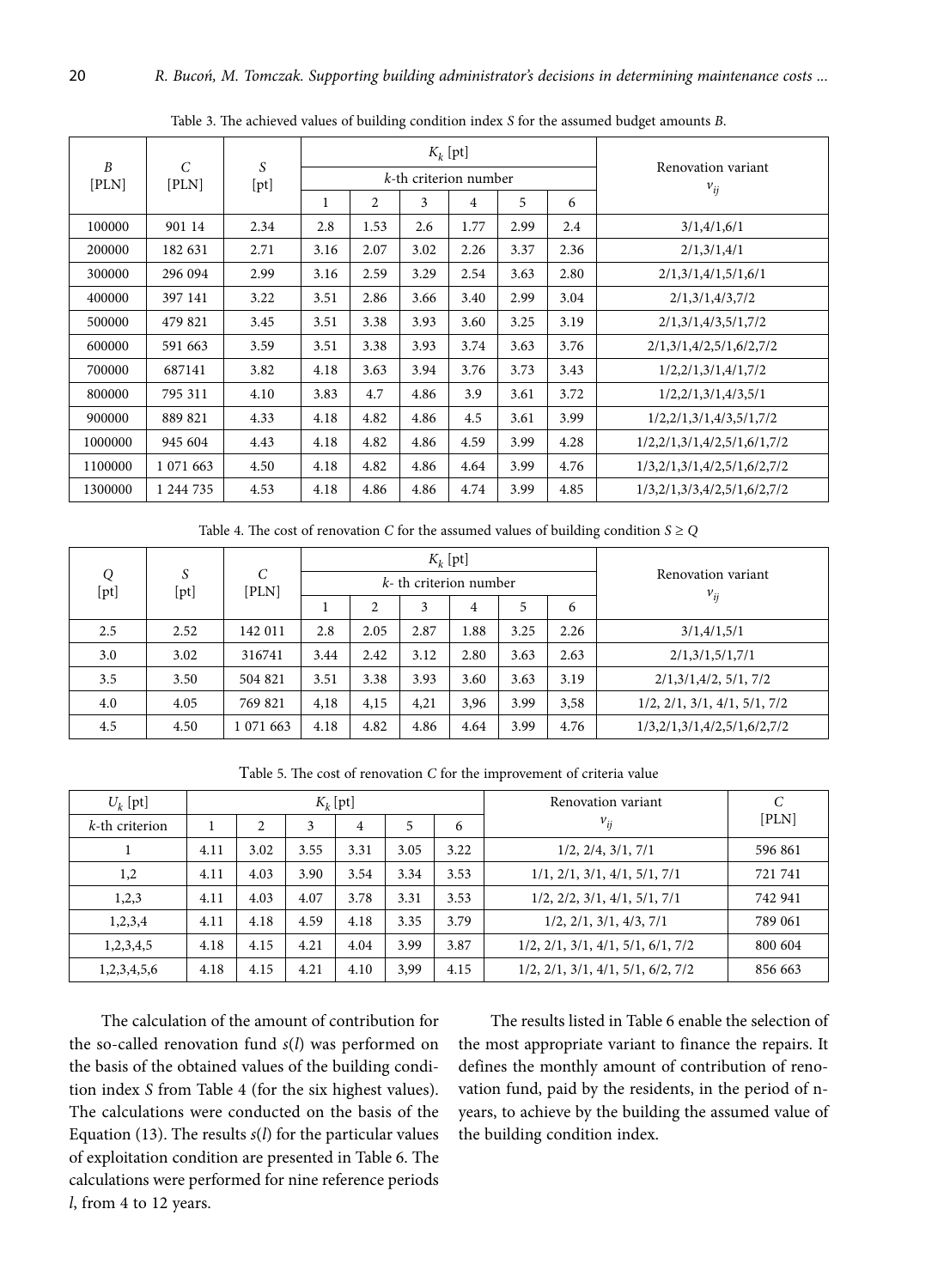|           |                        | The amount of renovation contribution $s(l)$ [PLN/m <sup>2</sup> month] |      |      |      |      |      |      |      |      |  |  |  |
|-----------|------------------------|-------------------------------------------------------------------------|------|------|------|------|------|------|------|------|--|--|--|
| S<br>[pt] | $\mathcal{C}$<br>[PLN] | $l$ [years]                                                             |      |      |      |      |      |      |      |      |  |  |  |
|           |                        | $\overline{4}$                                                          | 5    | 6    |      | 8    | 9    | 10   | 11   | 12   |  |  |  |
| 3.82      | 687141                 | 3,58                                                                    | 2,86 | 2,39 | 2,05 | 1,79 | 1,59 | 1,43 | 1,3  | 1,19 |  |  |  |
| 4.10      | 795 311                | 4,14                                                                    | 3,31 | 2,76 | 2,37 | 2,07 | 1,84 | 1,66 | 1,51 | 1,38 |  |  |  |
| 4.33      | 889 821                | 4,63                                                                    | 3,71 | 3,09 | 2,65 | 2,32 | 2,06 | 1,85 | 1,69 | 1,54 |  |  |  |
| 4.43      | 945 604                | 4,93                                                                    | 3,94 | 3,28 | 2,81 | 2,46 | 2,19 | 1,97 | 1,79 | 1,64 |  |  |  |
| 4.50      | 1071663                | 5,58                                                                    | 4,47 | 3,72 | 3,19 | 2,79 | 2,48 | 2,23 | 2,03 | 1,86 |  |  |  |
| 4.53      | 1244735                | 6,48                                                                    | 5,19 | 4,32 | 3,7  | 3,24 | 2,88 | 2,59 | 2,36 | 2,16 |  |  |  |

Table 6. Variants of the amount of renovation contribution *s*(*l*) in the years, for the value of the building condition index *S*

#### **Conclusions**

The method presented in the article is the multi-stage approach to determine the costs of renovation of multi-dwelling residential buildings. Its development required the application of appropriate calculation tools to solve the particular problems at their particular stages. One of them was the application of the linguistic evaluations to assess the assumed criteria of a building and the impact of proposed repairs on the improvement or the loss of their values. At evaluation of criteria of a building, as well as the whole building, the pseudo-fuzzy scale methods and the fuzzy extension of method AHP were applied. The determination of the most favorable scope of repairs in a building was the target stage of the suggested approach. The authors developed two different approaches of optimum selection of renovation variant based on linear programming. The use of each of proposed approaches enables to determine alternative renovation variants to achieve assumed criteria values or building evaluation and the cost of their realization. It also enables to specify the contribution for the so-called renovation fund which would be incurred by the residents in the assumed period.

The developed model is matched to the needs of strategic planning of housing estate management. It can also be applied as a tool supporting the work of a property manager in terms of multi-criteria evaluation of condition of a building and the selection of renovation variant with regard to financial limitations.

#### **References**

Alchimoviene, J.; Raslanas, S. 2011*.* Sustainable renovation and evaluation of Block of Multi-apartment house, in *The 8th International Conference*, 19–20 May 2011, Vilnius, Lithuania, 835–841.

- Bucoń, R.; A. Sobotka, A. 2015. Decision making model for choosing residential building repair variants, *Journal of Civil Engineering and Management* 21(7): 893–901. http://dx.doi.org/10.3846/13923730.2014.895411
- Caccavelli, D.; Gugerli, H. 2002. TOBUS a European diagnosis and decision-making tool for Office building upgrading, *Energy and Buildings* 34(2): 113–119. http://dx.doi.org/10.1016/S0378-7788(01)00100-1
- Christen, M.; Schroeder, J.; Wallbaum, H. 2014. Evaluation of strategic building maintenance and refurbishment budgeting method Schroeder, *International Journal of Strategic Property Management* 18(4): 393–406. http://dx.doi.org/10.3846/1648715X.2014.971917
- Dascalaki, E.; Balaras, C. A. 2004. XENIOS a methodology for assessing refurbishment scenarios and the potential of applications of RES and RUE in hotels, *Energy and Buildings* 36(11): 1091–1105.
	- http://dx.doi.org/10.1016/j.enbuild.2004.03.007
- Ho; D. C. W.; Chau, K. W.; Cheung, A. K. C.; Yau, Y.; Wong, S. K.; Leung, H. F.; Lau, S. S. Y.; Wong, W. S. 2008. A survey of the health and safety conditions of apartment buildings in Hong Kong, *Building and Environment* 43(5): 764–775. http://dx.doi.org/10.1016/j.buildenv.2007.01.035
- Ho, D. C. W.; Yau, Y.; Poon, S. W.; Liusman, E. 2012. Achieving sustainable urban renewal in Hong Kong: a strategy for dilapidation assessment of high rises, *Journal of Urban Planning and Development* 138(2): 153–165. http://dx.doi.org/10.1061/(ASCE)UP.1943-5444.0000104
- Jaśkowski, P.; Biruk, S.; Bucoń; R. 2010. Assessing contractor selection criteria weights with fuzzy AHP method application in group decision environment, *Automation in Construction* 19(2): 120–126.

http://dx.doi.org/10.1016/j.autcon.2009.12.014

Juan, Y. K.; Kim, J. H.; Roper, K.; Lacouture, D. C. 2009. GAbased decision support system for housing condition assessment and refurbishment strategies, *Automation in Construction* 18(4): 394–401.

http://dx.doi.org/10.1016/j.autcon.2008.10.006

- Kaklauskas, A.; Zavadskas, E. K.; Raslanas, S. 2005. Multivariant design and multiple criteria analysis of building refurbishments, *Energy and Buildings* 37(4): 361–372. http://dx.doi.org/10.1016/j.enbuild.2004.07.005
- Kasprowicz, T. 2005. Modelling of complex small buildings operation and maintenance, in *The 9th International Confer-*